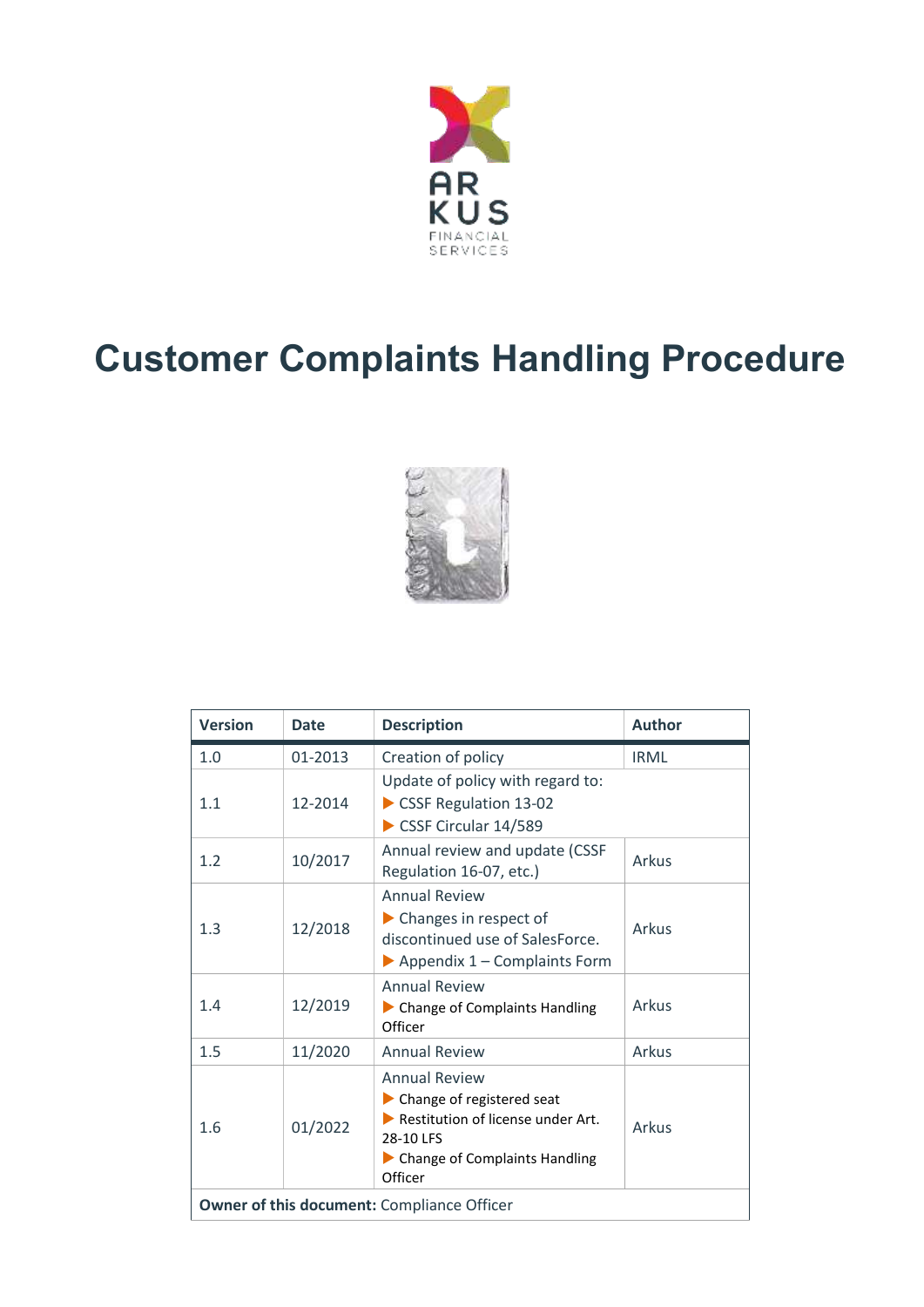## **Preamble**

Arkus Financial Services ("Arkus") having its registered office at 5, rue Gabriel Lippmann, L-5365 Munsbach, Grand Duchy of Luxembourg is organized as a Limited Company (*société anonyme*). Arkus was incorporated on the 6 of September 2007 and is authorized by the *Commission de Surveillance du Secteur Financier* as "Professionnel du Secteur Financier" ("PSF"), articles 29-1 and 29-2 of the law of 5 April 1993 on the financial sector, as amended.

As of 1 January 2020, Arkus belongs to Profidata Group AG, Switzerland, that in a first step has acquired 60% of IRML.

In March 2021, Profidata Group AG acquired the remaining 40% and became therefore the sole direct shareholder of IRML which in turn holds 100% of Arkus.

As of 1st December 2021, Arkus restituted the license under art 28-10 LFS as a consequence of the decision taken by the Board of Directors of Arkus to discontinue the provision of directorship and secretarial services to third parties.

This document details the customers complaints handling procedure (the "Procedure") applied by Arkus in its present capacity as PSF.

This policy is designed with a view to comply with the below laws and CSSF regulations and circulars in force (list is not limitative):

- $\blacktriangleright$  The CSSF Regulation 16-07 of November 11<sup>th</sup>, 2016 relating to the out-of-court resolution of complaints;
- The CSSF Circular 17/671 of October 13, 2017 relating to additional information on the implementation of of CSSF Regulation N° 16-07 of 26 October 2016 relating to out-of-court complaint resolution as may be amended from time to time.

## **I. Definition of a complaint**

Any expression of dissatisfaction by a customer or potential customer about service delivery, the standard of service, actions or lack of action by the company or its agents, affecting the customer or potential customer. The complaint is to be distinguished from a request for service; however a request for service may develop into a complaint where the provision or timeliness of the service is considered unsatisfactory.

The complaint is a formal statement usually received in writing, by e-mail or by informal means to the Company staff and may require a senior level of involvement to resolve the matter. All complaints will be regarded seriously and will be dealt with in the shortest possible time, and every endeavor will be made to resolve complaints satisfactorily.

## **II. The Complaints Handling Officer**

According to the legal provisions, the Board of Directors is responsible for the implementation of a company's policy related to customer complaint handling Andrea BREVI, Conducting Officer of the Company, is in charge of the customer complaint handling ("the Complaints Handling Officer") and as such responsible for the handling, centralization and follow-up of customer's complaints. The name of the Complaints Handling Officer must be notified to the CSSF beforehand.

The Complaints Handling Officer is responsible for dealing with complaints fairly and promptly. If the complaint is addressed against the Complaints Handling Officer, then it is directly submitted to the Board of Directors.

Any change regarding the designated Complaints Handling Officer will be notified to the CSSF.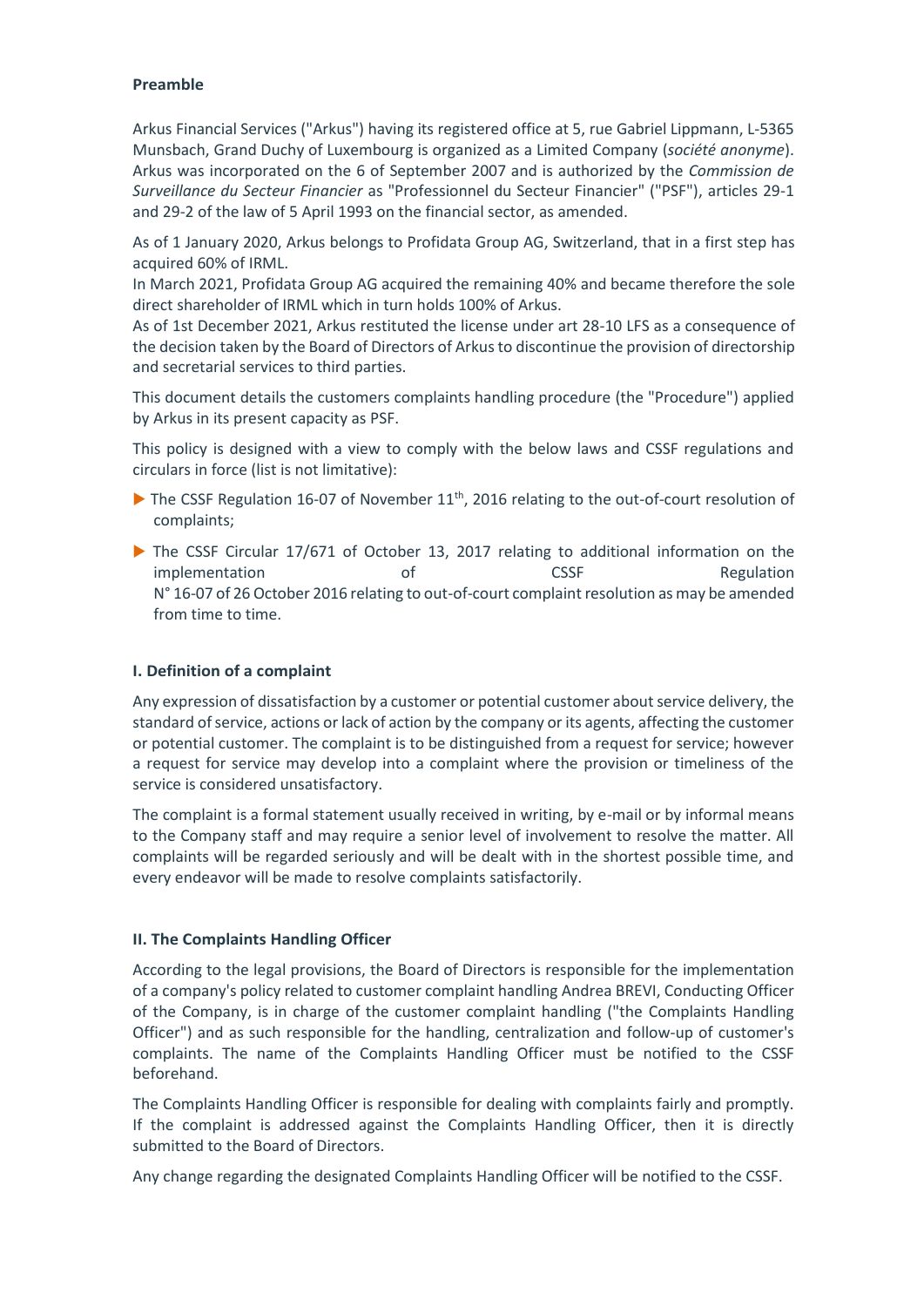## **III. Procedure for Handling the Complaint**

#### *1. Client communication record*

The employee receiving a client complaint shall complete a "Complaints Form" in case of any signs of dissatisfaction or in case of request for services, the employee shall inform his/her senior officer and the Complaints Handling Officer with no delay. The employee will then log the communication by way of a file note saved into the relevant client sub-folder on network "S:\11- Central Administration - Arkus FS\1. Clients" and attach any related call reports, notes or emails.

#### *2. Processing of a complaint*

Upon receipt of the Complaint, the employee receiving the request shall:

- a) Inform the Complaints Handling Officer as soon as possible;
- b) Complete a "Complaints Form" and save a copy to "S:\11- Central Administration Arkus
- c) FS\1. Clients\1. Client Complaints"
- d) The Complaints Handling Officer will send to the complainant a verbal or written acknowledgment within 5 working days of receipt of the complaint and a copy will be attached to the network drive for the client as well as to S:\11- Central Administration - Arkus FS\1. Clients\1. Client Complaints;
- e) The Complaints Handling Officer will investigate and determine the remedial action to be taken and the response to give to the client and make contact with the complainant to inform them of the investigation outcome and, if required, further actions taken;
- f) The Complaints Handling Officer will update the "Complaint Forms" with the remedial action taken and the response given to the client a copy of the letter or email confirming this remedial action will be uploaded the relevant client drive and to S:\11- Central Administration - Arkus FS\1. Clients\1. Client Complaints.
- g) A hardcopy of all completed "Complaints Forms" are then provided to the Compliance Officer for retention in a central file.

Any response to a client's complaint should be written on a letterhead, if possible sent by email as well, and in any case, scanned and saved on the Company's server.

In case the response solves the complaint, no further action is necessary.

In all responses, the Complaints Handling Officer shall explain to the complainant how the complaint was assessed. If the Company decides that remedial action is appropriate in regards to the complaint, the response will detail how the Company will action the remedies.

Where the complainant did not receive a satisfactory answer from the Company, the Complaints Handling Officer will provide the client with a full explanation of the Company's position and inform the complainant in writing of the existence of the out-of court complaint resolution procedure at the CSSF and either send the complainant a copy of the CSSF regulation 16-07 or the reference to the CSSF website, as well as the different means to contact the CSSF to file a request.

All client complaints are be reviewed during the bi-weekly Executive Committee and presented to the Board of Directors at the Arkus Financial Services Board meetings held on a quarterly basis.

In case of a legal action or CSSF intervention as a mediator, the case will be directly addressed by the Board of Directors.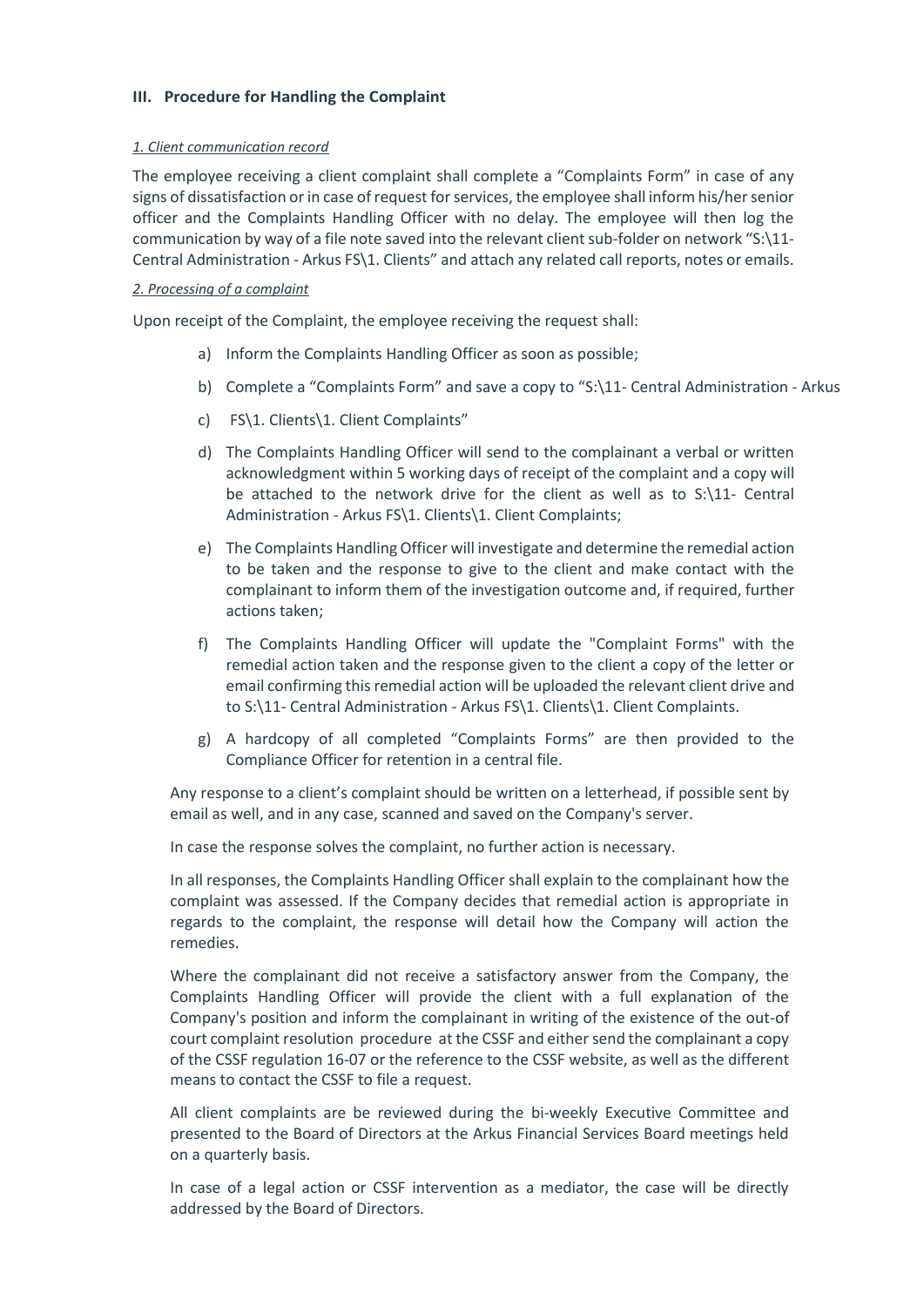#### **3. Procedure before the CSSF**

According to the provisions of article 5 of the CSSF Regulation 16-07, the opening of a procedure at the CSSF is subject to the condition that the complaint has been previously dealt with by the relevant professional. In this respect, the complaint must have been previously sent in writing to the person responsible for complaint handling at the level of the management of Arkus and the complainant must not have received an answer or a satisfactory answer from the Company within one month from the date at which the complaint was sent.

If the complainant is not satisfied with the answer he/she receives or did not receive an answer, he/she can submit a written complaint to the CSSF who will request the Company to take a position and analyze the complaint and forms its reasoned, but not binding, conclusions within a delay of 90 days, deadline which could be extended in case of complex files. The extension of the delay within the CSSF assesses the complaint is communicated to both parties at the latest, before the end of the initial period of 90 days.

If the complainant's request submit meets the admissibility conditions referred to in the CSSF regulation 16-07 in its article 4, the CSSF transmits a copy thereof to the Company, together with a request to take position within a period of one month from the date at which the request was sent to the CSSF.

The request shall be deemed not admissible by the CSSF in the following cases:

- The complaint has been previously or is currently being examined by another alternative dispute resolution body, arbitrator, arbitration tribunal or a court, in Luxembourg or abroad;
- $\blacktriangleright$  The complaint concerns the business policy of the professional;
- The complaint concerns a non-financial product or service;
- The request is unreasonable, frivolous or vexatious;
- The complaint has not been previously submitted to the relevant professional in accordance with article 5(1);
- The complainant has not filed a request with the CSSF within one year after s/he filed a request with the professional;
- The request handling would seriously impair the efficient functioning of the CSSF.

Both parties can be represented or assisted by a third party at all stages of this referral before the CSSF. The agent in charge of handling complaints before the CSSF must have the knowledge, skills and experience.

The procedure before the CSSF is in writing but the CSSF may convene a meeting with the parties. The complainants can refer their complaint to the CSSF in Luxembourgish, German, English or French. The request must be filed with the CSSF in writing, by post or by fax to the CSSF or by email (to the address/number available on the CSSF website), or online on the CSSF website. In order to facilitate the filing of a request, the CSSF publishes a form on its website.

The Company will provide the CSSF with any additional information, documents or explanations the Commission may require.

Reporting to the Board of Directors on a regular basis, the Complaints Handling Officer reports to the Board of Directors the status of open and closed customer's complaints and their outcome as part of the management report to the Board of Directors.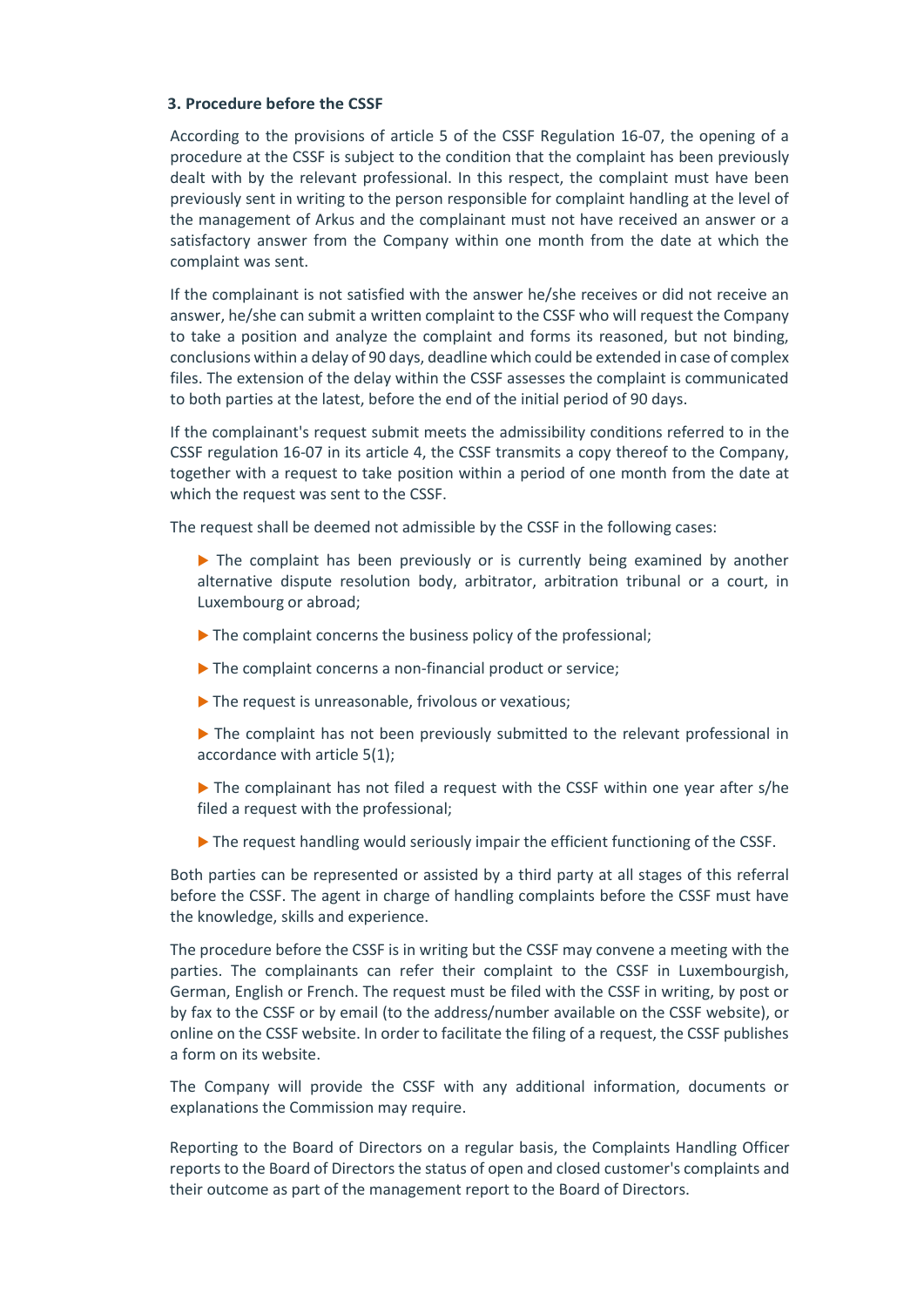## **4. Communication to the CSSF**

The Complaints officer shall communicate to the CSSF on an annual basis:

- A summary report of the complaints and of the measures taken to address them;
- A table retrievable from the CSSF's website classifying the complaints by type of complaints.

In case no complaints have been received for the period being reported, the Company will confirm with the CSSF not having received any complaints over the said period.

As from 2016, the Company shall provide the annual report covering the previous calendar year by 1<sup>st</sup> March of each year.

## **5. Data protection and professional secrecy**

The Company and any of its employee, officer, manager or director shall always comply with Luxembourg laws or regulations relating to data protection and professional secrecy. Any act of investigation and any communication shall always comply with these laws and regulations.

## **6. Availability of the procedure**

This Procedure is freely available at the registered office of the Company. The procedure shall be made available to all relevant staff.